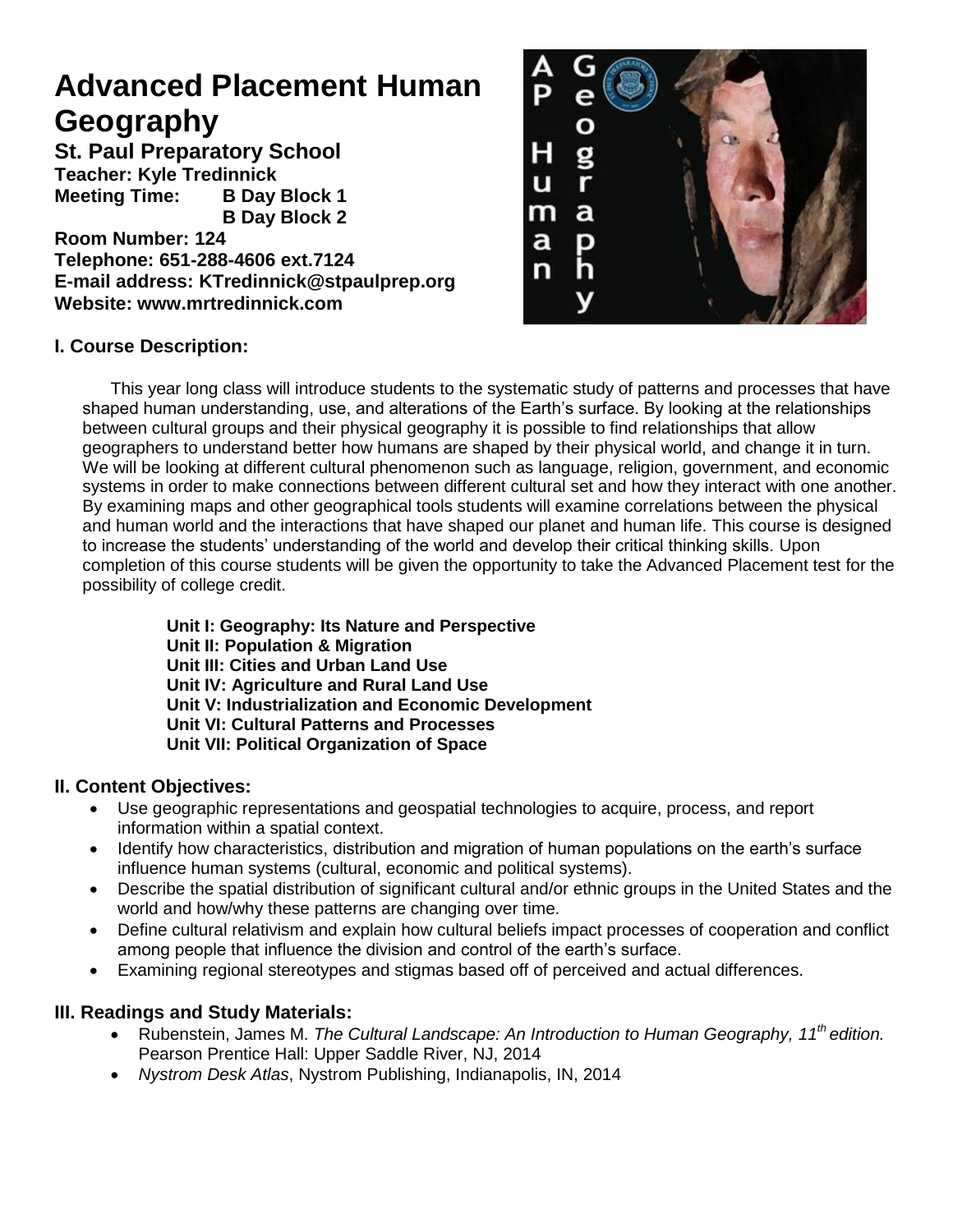# **IV. Weekly Course Plan:**

# **Unit I: Geography its Nature and Perspective (Weeks 1-3)**

#### **Unit I Readings**

Rubenstein, Chapter 1: "Thinking Geographically"

#### **Unit I Objectives**

- (1) Understand the study of geography through the perspective of the Five Themes of Geography
	- a. Place
		- b. Location
		- c. Human-Environment Interaction
		- d. Region
		- e. Movement
- (2) Learn the basic principles of tools geographers use to understand the world around us
	- a. Cartography
		- i. Principles of a good map
		- ii. Map projections
		- iii. Advantages and disadvantages of different types of maps
			- a. Climate
			- b. Economic/resource
			- c. Population
			- d. Physical
				- a. Including topographic
			- e. Political
	- b. Interpretation of maps and geographical data
		- i. View and interpret spatial data
			- a. Global, Regional, and local levels
			- b. Using a variety of maps to analyze relationships
				- a. Choropleth
				- b. Dot
				- c. Density/Distribution
		- ii. Geographic Information systems
			- a. The use of GIS to make connections and analyze situational based questions
			- b. Analyze advantages of GIS versus GPS

#### **Unit II Population and Migration (Weeks 4-9)**

# **Unit II Readings**

- Rubenstein, Chapter 2: "Population"
- Rubenstein, Chapter 3: "Migration"

#### **Unit II Objectives**

- (1) Analyze different methods of tracking human population
	- a. Population density maps
	- b. Population pyramids
		- i. Be able to distinguish between shapes and connections to demographic transitions model
	- c. Uses of census information
- (2) Analyze connections between climate/biomes and human settlement
	- a. Discuss ecumene versus non-ecumene and reasons for
		- b. Analyze patterns of human settlement
			- i. Use of population density maps to identify and analyze patterns of human settlement
		- c. Determine climate regions and biomes impacts on human movement
			- i. Determine additional weather related influences including natural disasters
- (3) Analyze theories of human population growth
	- a. Explain the demographic transitions model
	- b. Debate Malthusian theory in relation to world population growth
- (4) Analyze possible push and pull factors of migration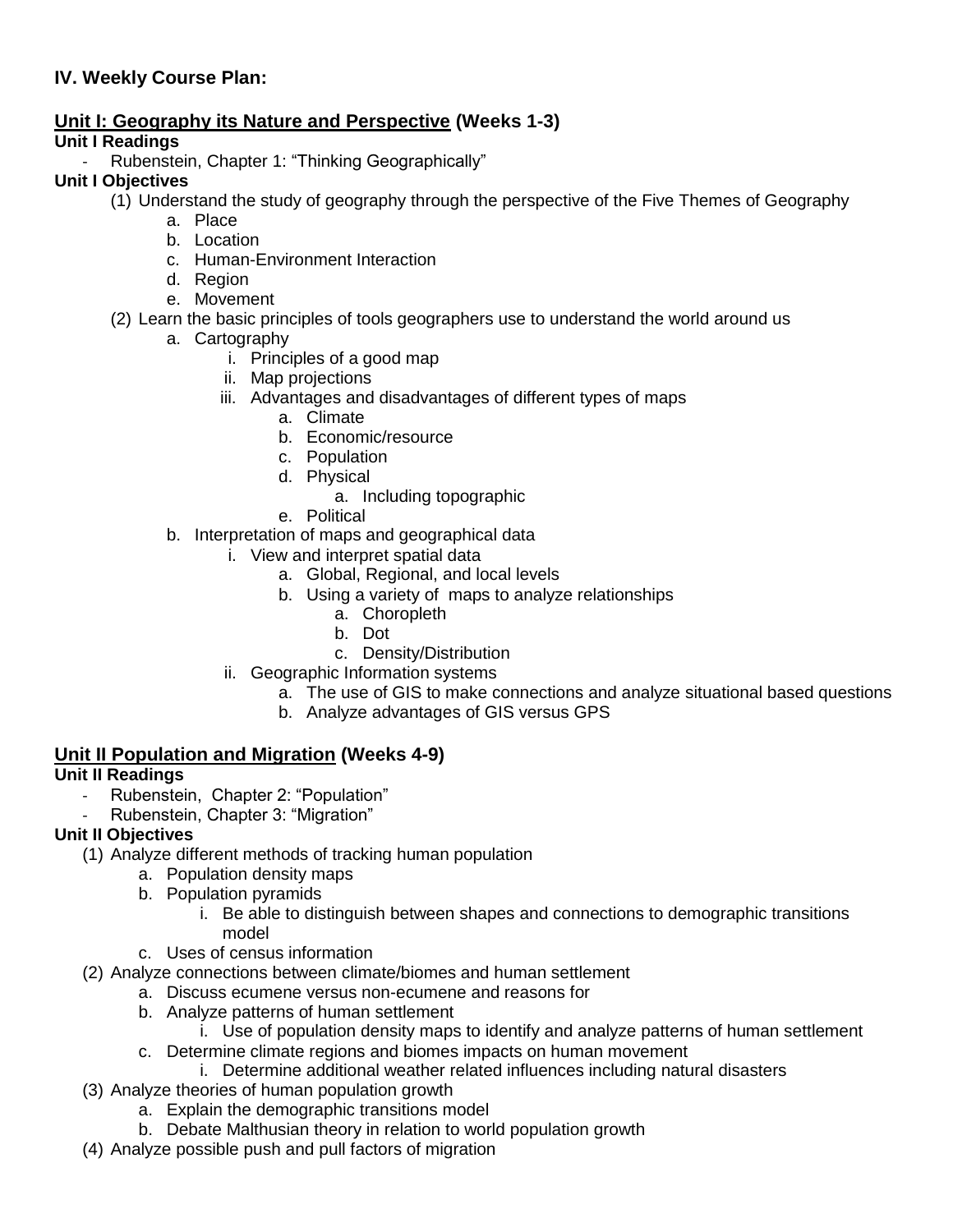- a. Debate most influential factors in human migration
- b. Analyze potential factors leading to immigration and emigration
- (5) Models of Human Migration
	- a. Ravenstein's theory on Human Migration
	- b. Gravity model
- (6) Trends in Human Migration
	- a. Mapping of specific examples of migratory patterns
	- b. Analyzing historical examples of forced migrations

# **Unit III Urban Land Use (Weeks 9-13)**

### **Unit III Readings**

- Rubenstein, Chapter 13: "Urban Patterns"
- Rubenstein, Chapter 12: "Services"

# **Unit III Topics**

- (1) Urbanization and Suburbanization
	- a. Analyze trends of growth of cities in different parts of the world
		- i. Analyze city maps to determine growth patterns
			- a. Organized versus un-planned growth
				- i. Greek Grid-Pattern Organization model
		- ii. Contrast and compare spatial characteristics of urban settlements
			- a. East Asian
			- b. European
			- c. North American
	- b. Development of downtown areas
		- a. Re-development and urban renewal
			- i. City beautiful movement
	- c. Suburbanization
		- a. Urban sprawl and the growth of commuter suburbs
	- d. Urban push and pull factors
		- i. Analyze reasons for people's movements into urban and suburban areas
		- ii. Urban push factors
			- a. Inner city crime and pollution
- (2) Compare and Contrast Urban Models
	- a. Concentric zone
	- b. Multiple-nuclei
	- c. Sector
	- d. Galactic city/Edge Cities
	- e. Central Place Theory
	- f. Rank-Size Rule
- (3) Urban Landscape Analysis
	- a. Examine different city's relationships with the physical landscape

# **Unit IV Agriculture and Rural Land Use (Weeks 14-18)**

# **Unit IV Readings**

- Rubenstein ,Chapter 10: "Agriculture"
- Rubenstein, Chapter 14: "Resources"

# **Unit IV Topics**

- (1) Agricultural development
	- a. Historical developments in agriculture
		- i. Neolithic Revolution
		- ii. Second Agricultural Revolution
		- iii. Green Revolution and Biotechnology
- (2) Correlation between location and types of agriculture
	- a. Factors of biomes, elevation, and climate, culture
	- b. Primary agriculture practices by region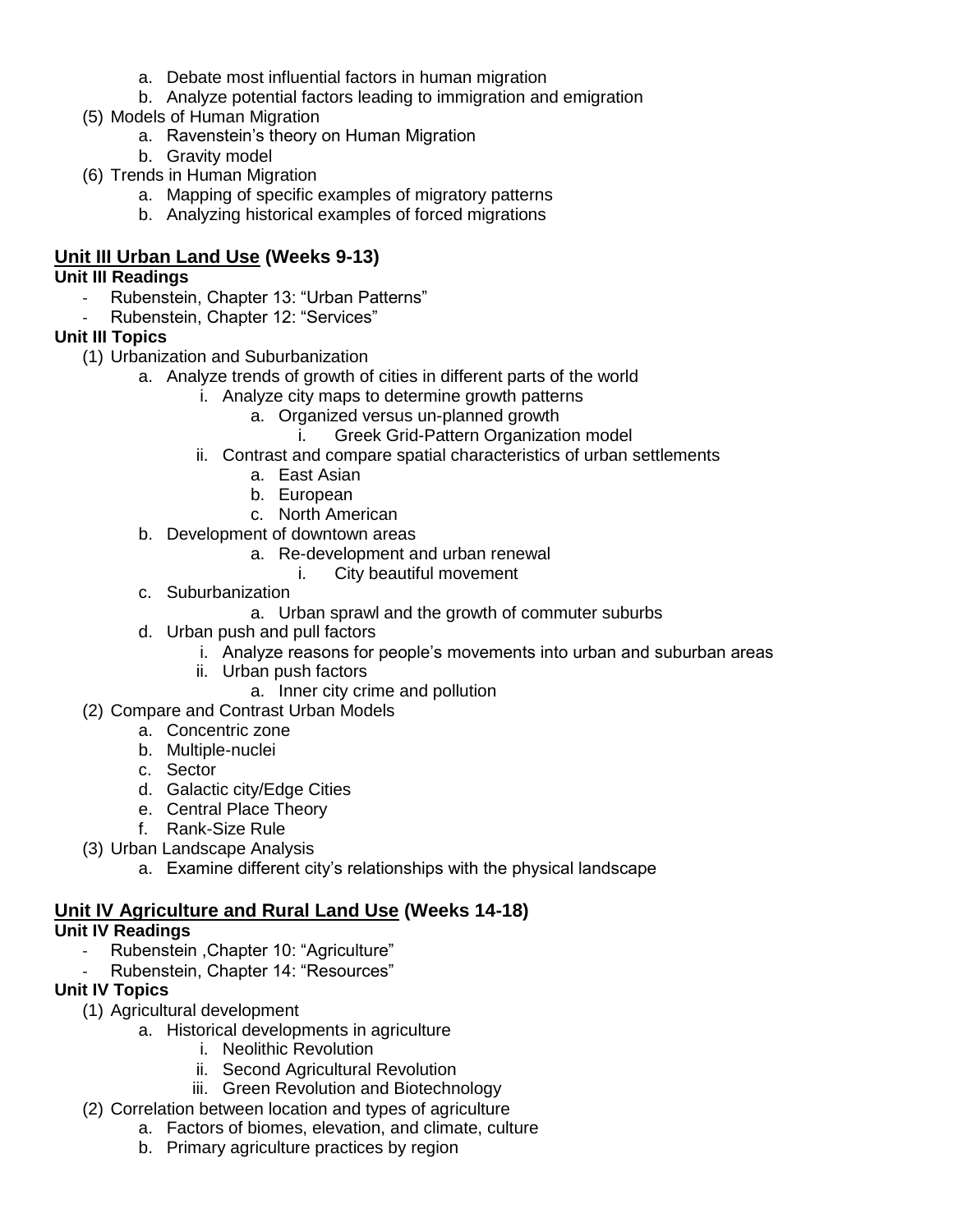- (3) Agriculture in More Developed versus Less Developed Countries
	- a. Subsistence versus Commercial agriculture
		- i. Spatial distribution of agricultural practices
		- ii. Sustainable agriculture practices
			- 1. Slash and burn practices
	- b. Differences in use of technology
		- i. Impact on societal distribution of workforce connected to agriculture
- (4) Models of Agriculture development
	- a. Von Thune's model of agriculture
		- i. Small and large scale
- (5) Issues in resources
	- a. Sustainable development
		- i. Renewable versus non-renewable resources
	- b. Impact of resource collection of rural landscapes
		- i. Pollution
		- ii. Loss of landscape
		- iii. Depletion of resource reserves
- (6) Compare and contrast different types of rural landscapes and settlements
	- a. Linear villages
	- b. Cluster villages
	- c. Dispersed settlements

# **Unit V Industrialization and Economic Development (Weeks 19-23)**

# **Unit V Readings**

- Rubenstein, Chapter 9: "Development"
- Rubenstein, Chapter 11: " Industry"

#### **Unit V Topics**

- (1) Models of Development
	- a. Rostow versus Wallerstein
		- i. Similarities and differences
	- b. Classifying countries based on economic and social indicators
- (2) More Developed Countries versus Less Developed Countries
	- a. Brandt Line
		- i. Impact of physical location on development
	- b. Reasons for development
		- i. Natural resources
		- ii. Agriculture
	- c. Relationship between MDCs and LDCs
- (3) Identify status of development based on societal make-up
- (4) Growth of Industry
	- a. Industrial origins and revolutions
- (5) Industrial growth
	- a. Pre-Industrial, Industrial, Post-Industrial
- (6) Geography of Industry
	- a. Location of industry
		- i. How does situation, landscape characteristics, and access to transportation networks impact the location of industry.
	- b. Importance of Transportation
- (7) Spatial distribution of Industry
	- a. Identifying industrial zones
	- b. Mapping developments and connection to resources
- (8) Impacts of industrialization
	- a. On different levels industrial states
		- i. Pre-Industrial to Post-Industrial
		- ii. Advantages and disadvantages on a state level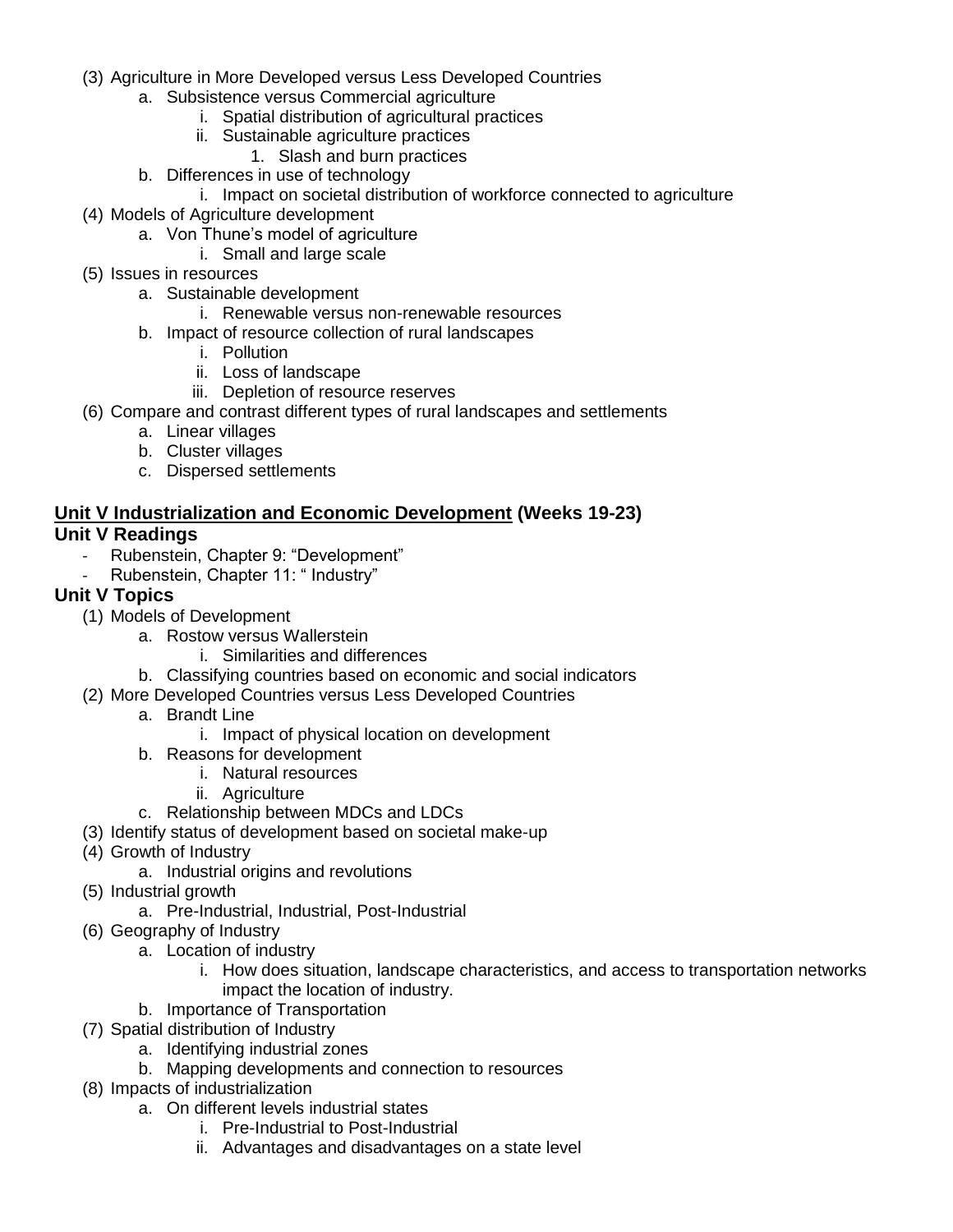#### **Unit VI Cultural Patterns and Processes (Weeks 23-28) Unit VI Readings**

- Rubenstein, Chapter 4: "Folk and Popular Culture"
- Rubenstein, Chapter 5: "Language"
- Rubenstein, Chapter 6: "Religion"
- Rubenstein, Chapter 7: "Ethnicity"

#### **Unit VI Topics**

- (1) Understand of the principles of Culture
	- a. Definition of culture
	- b. Folk Culture versus Popular culture
		- i. Locations and regional distribution of each
			- a. Connection of folk cultures to physical environment
		- ii. Differences in cultural diffusion
		- iii. Dangers to folk cultures
- (2) Cultural Diffusion
	- a. Methods of
		- i. Relocation diffusion
		- ii. Hierarchical diffusion
		- iii. Direct and indirect diffusion
		- iv. Forced diffusion
		- b. Globalization
			- i. Impact on Folk cultures and speeding up of popular culture
				- a. Analyze contemporary patterns of diffusion
		- c. Cultural convergence
		- d. Cultural clashes
		- e. Culture shock
- (3) Cultural relativism
	- a. Social constructs of ethnicity and cultural differences
		- i. Race/ethnicity and the social division of world cultures
			- a. Spatial distribution of races and ethnicities in the United States
			- b. Understanding of differences based on cultural systems
		- ii. Gender roles
			- a. Changes in roles of men and women across space and time
			- b. Connection to economic and cultural systems
	- b. Ideas of ethnocentrism and racism and the social world
- (4) Nationalism
	- a. Nation-States
	- b. Stateless nations
	- c. Part- Nation States
	- d. Multinational states
- (5) Importance of elements of culture
	- a. Debate the importance of different cultural characteristics
		- i. Language
		- ii. Religion
- (6) Cultural Geography
	- a. Language
		- i. Distribution of language families globally
			- a. Hearths and diffusion of language groups
		- ii. Idiosyncrasies of language
			- a. Dialects
			- b. Slang
			- c. Spatial variations
	- b. Religion
		- i. Spatial distribution of religions
			- a. Relationships and interactions between different religious groups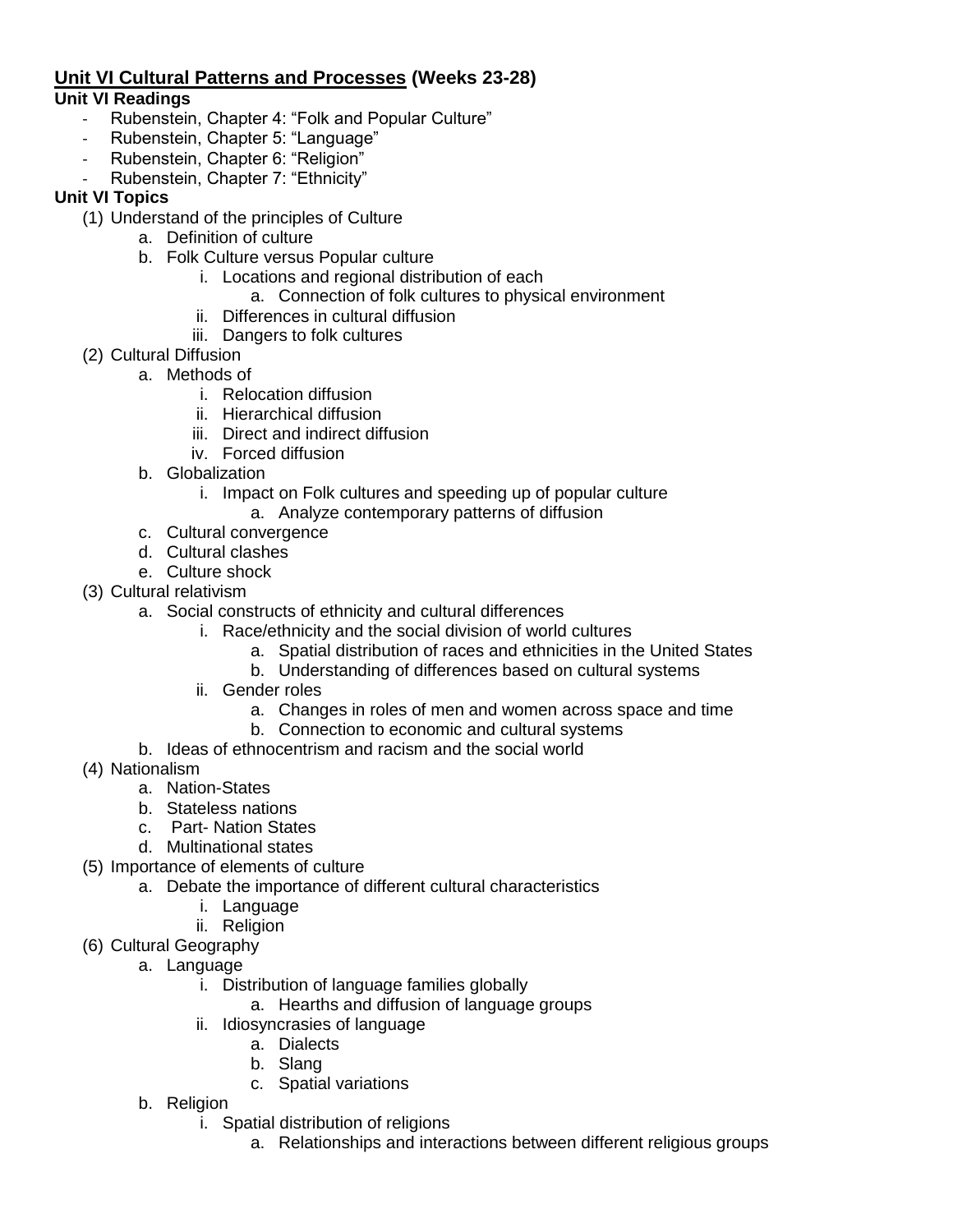a. Hearths, schisms, and diffusion of religious groups and sub-groups

b. Inter-Faith and Intra-Faith Conflicts

#### **Unit VII Political Organization of Space (Weeks 29-32) Unit VII Readings**

- Rubenstein, Chapter 8: "Political Geography"

# **Unit VII Topics**

- (1) Nature of States
	- a. Definition of a state versus a nation, or nation-state
		- i. Stateless nations
		- ii. Multi-national states
	- b. Necessary elements of a state
		- i. Quasi-states
		- ii. Failed states
	- c. Shape of states
		- i. Advantages and disadvantages of each
	- d. Borders
		- i. Natural/physical borders
		- ii. Geometric borders
		- iii. Cultural borders
- (2) State formation and evolution
	- a. Irredentism
	- b. Devolution
	- c. Colonialism versus imperialism
	- d. Nationalism
- (3) Role of Multinational organizations
	- a. African Union
	- b. United Nations
	- c. European Union

#### **Review (Weeks 32-33)**

**AP Test Date Friday May 13 th , 2016** 8 a.m.

# **Post Test (Weeks 34-37)**

Possible Activities

- Geography in Movies
- The Urban Game
- Class Reflection

**\*** Schedule is tentative and subject to change

\*Additional Readings & Maps may be used throughout the course of the semester

#### **V. Evaluation:**

#### Homework

- Handed In Assignments will periodically be collected to be graded
- Homework Checks Teacher will do visual check to ensure completion
- Homework Quiz Surprise Quizzes will be occasionally given to test students' understanding of homework.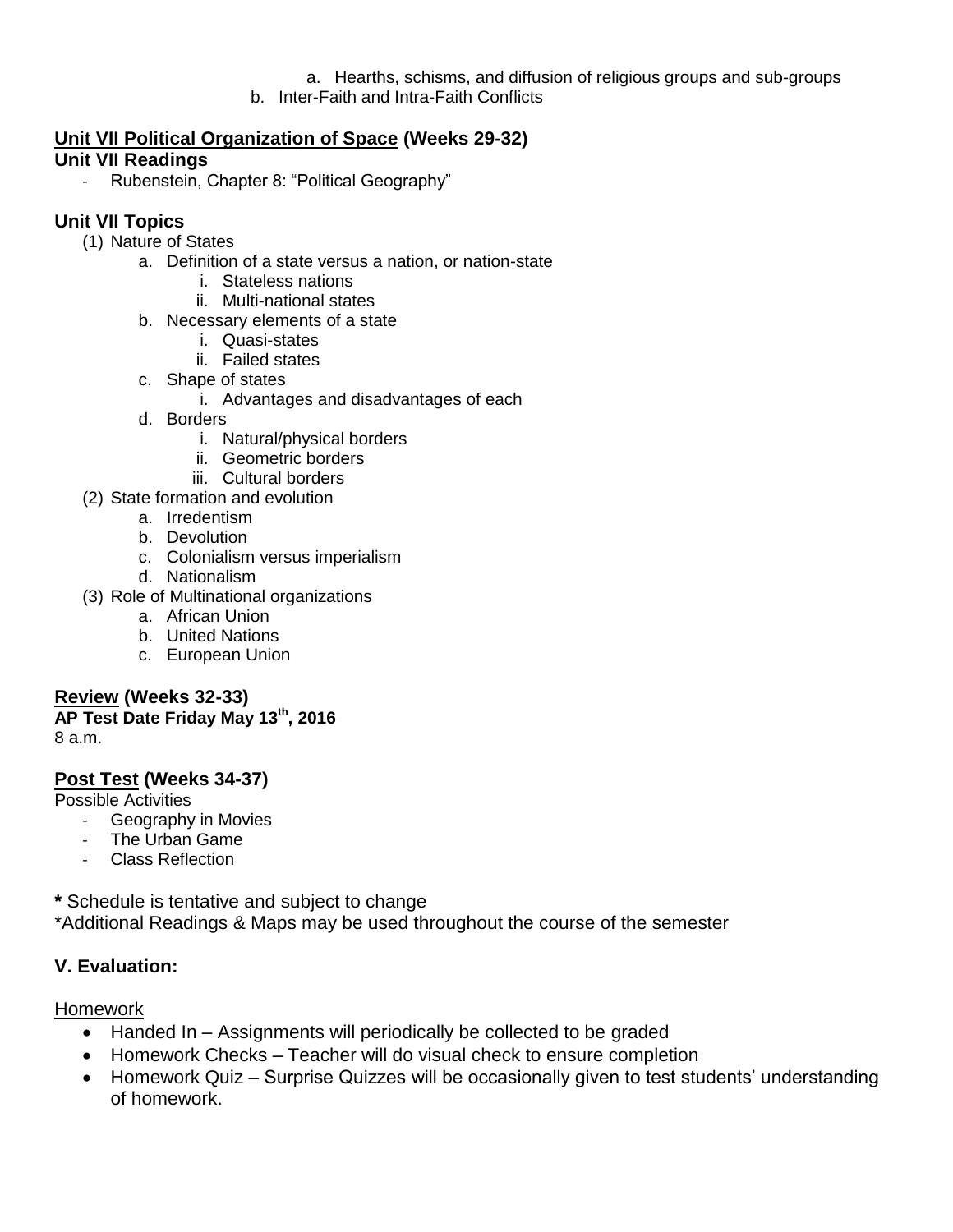# Class work

- In Class Assignments Students will be required to do assignments in class that will checked for completion, or collected and graded
- Class Discussions Periodically there will be classroom discussions. Students will be graded based on participation in discussions

# Tests/Quizzes

- Free-Response Question **-** Students will be given a selection of essay style questions in which they will have to answer a thematic style question.
- Multiple Choice **–** Students are given a choice of responses, in many cases more than one of the choices may be correct. In this situation students will need to come up with a most correct answer.

# **Participation**

- Much of the class will be organized around classroom discussions based on the previous day's reading assignment. Failure to do the reading will limit your ability to participate in classroom discussions and negatively impact your grade.
- Contribution Students need to be engaged in class activities. Students will benefit by being involved with discussions, answering, and asking questions.

# Final Grade Breakdown

- Tests/Quizzes: 40%
- Homework/Class Work: 40%
- Participation: 20%

# **VI. Course Requirement:**

#### Academic Dishonesty/Cheating/Plagiarism

 Any students caught cheating, or attempting to cheat, will be given an automatic zero on the assignment. Further action may be taken depending on the situation.

#### Absences

 Students are Responsible for making up all missed class time. Notes can be copied from other students in class, but feel free to see teacher with and questions. Any missed assignments need to be completed within two days of a student's return from an absence unless told otherwise by the teacher. If student happens to have been absent during a test day they are responsible for scheduling a time to take the test.

#### Dropping/Withdrawing

 Students who are having trouble meeting the expectations of the class may withdraw at the end of a quarter or at the semester break. Students only may drop after meeting with the teacher and their academic advisor to discuss whether it is possibly to remain in the class.

#### Late Work

 Late assignments will be deducted 25% after the first day, and 50% after the second day. After the second day the students will not get credit for the missing assignment.